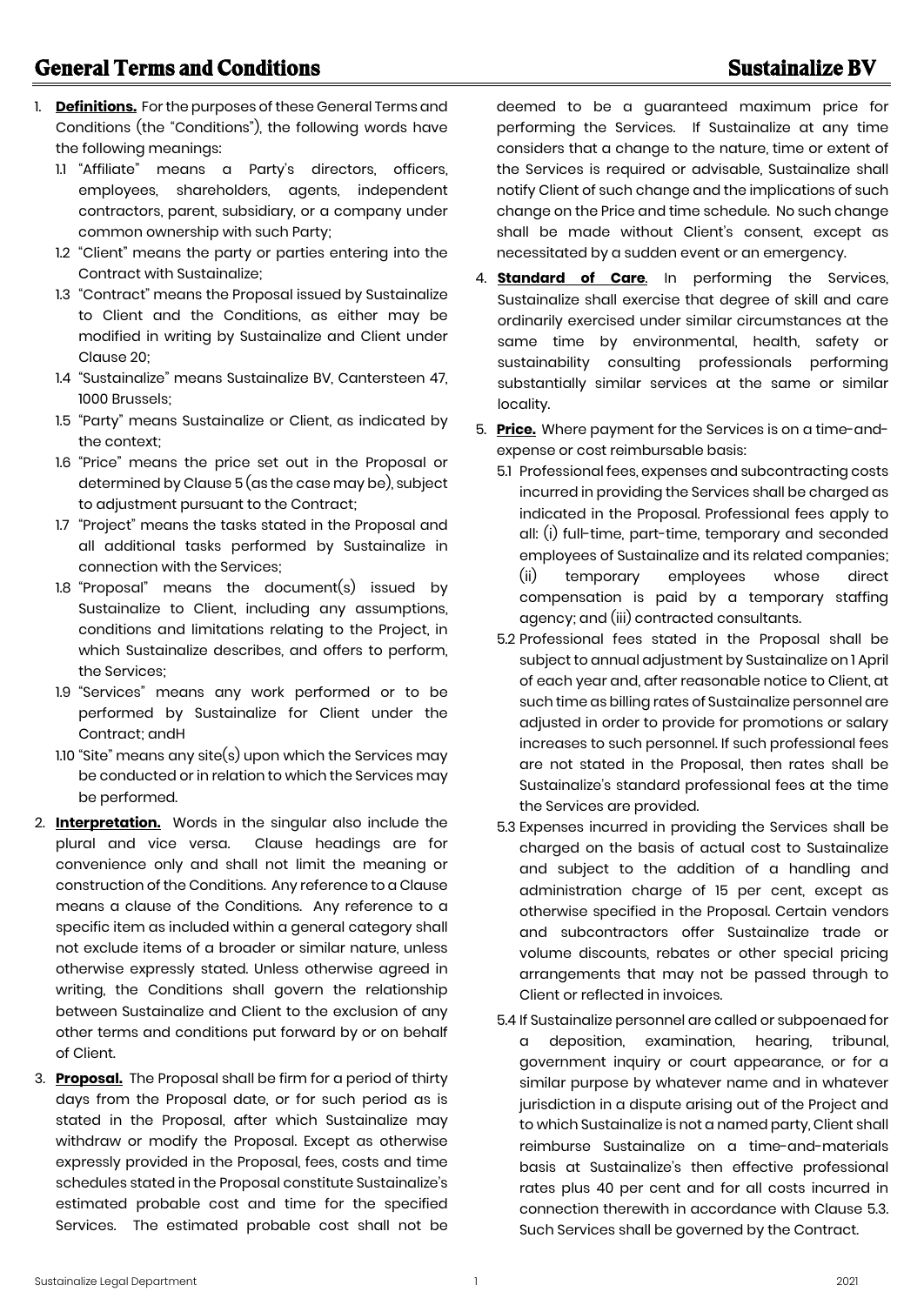## 6. **Invoices and Payment.**

- 6.1 Within 5 business days of Client's delivery to Sustainalize of a signed acceptance of the Proposal, Client will pay the amount stated in the Proposal, as Sustainalize's initial retainer for Project fees and expenses.
- 6.2 Except as otherwise specified in the Proposal, each invoice is payable by Client within fourteen days of the invoice date. After this period, Sustainalize will be authorised to charge damages at a fixed rate of 10% of the invoice total with a minimum of €250 and to charge a delay interest at the rate as provided for in Article 5 of the Act of 2 August 2002 on the combat of arrears in payment in commercial transactions, without prejudice to the other rights of Sustainalize.
- 6.3 All fees quoted are exclusive of value added tax or similar tax as is applied in the country in which Sustainalize provides the Services, which shall be charged in addition at the prevailing rate. If withholding tax is required to be paid over to any tax authority in connection with the Contract, then the sum payable to Sustainalize will be increased by an amount that will yield to Sustainalize the same amount it would have received had no withholding tax been paid. Client agrees to apply the provisions of relevant tax treaties so as to exempt or reduce any withholding tax. Unless the Parties agree otherwise, all payments by Client to Sustainalize shall be made in Euros and by direct transfer to Sustainalize's bank account, details of which are set out in the relevant invoice. Invoices may be submitted to Client by Sustainalize electronically.
- 6.4Client shall not in any circumstances or for any reason whatsoever be entitled to make any deduction or withhold any sum from the fees payable to Sustainalize by way of set-off. Notwithstanding any facts and circumstances surrounding the Contract, Client shall pay Sustainalize for the Services rendered to it regardless of whether the Services are intended in whole or in part to benefit a third party.
- 6.5 If Client does not pay the invoices as mentioned, Sustainalize may, after giving five days' notice, suspend the Services without liability until all past due accounts (including fees and accrued interest) have been paid. If Sustainalize must take legal action to be paid for the Services and prevails, all collection and legal costs associated with such action shall be reimbursed by Client.

## 7. **Force Majeure and Emergencies.**

7.1 Price and time commitments under the Contract are subject to equitable adjustments for delays and changed conditions caused by Client's or the Site owner's failure to provide complete or accurate information, any required approvals or suitable

access to a Site, or for delays and changed conditions caused by unpredictable occurrences or circumstances beyond the reasonable control of either Party, such as fires, floods, earthauakes, strikes, riots, war, kidnapping, terrorism, threat of terrorism and any resulting security measures, acts of God, changes in applicable law or regulations of any governmental authority, or the presence of hazardous materials or waste of a nature or in locations, quantities, concentrations or conditions which could not reasonably have been expected by Sustainalize ("Force Majeure").

- 7.2 If Sustainalize determines that the health or safety of its personnel or any subcontractor's personnel or the environment or property of Client or others is or may be at risk in performing a Project such circumstances shall also constitute a Force Majeure and Sustainalize shall have the right to take whatever measures it deems necessary to prevent any threatened damage, injury or loss and recover the reasonable and actual costs of such measures from Client. Where it is impracticable in an emergency situation to obtain prior Client authorisation, Sustainalize shall be entitled to act pursuant to this Clause at its discretion.
- 8. **Client Responsibilities.** Client shall be responsible for providing all reasonable assistance required by Sustainalize in connection with the Services, including any assistance specified in the Proposal. In particular, Client will provide Sustainalize with the following:
	- 8.1 Reasonable access to and egress from the Site by Sustainalize and its subcontractors and their respective personnel and equipment.
	- 8.2 Clean, secure and unobstructed space and areas at the Site for Sustainalize's and its subcontractors' equipment and vehicles.
	- 8.3 Specifications (including facility and Site schematics, engineering drawings and plot plans) detailing the construction of facilities located underground or aboveground at the Site that pertain to the stated scope of work or are necessary to assist Sustainalize in performing the Services and in successfully carrying out the Project.
	- 8.4 Approval of each specific location for boring, drilling, excavation or other intrusive work and identification of concealed or underground utilities, structures, obstructions, obstacles or sensitive conditions before Sustainalize commences work at the location. If Client does not identify the location of the concealed and underground items or approve each location of intrusive work, Client shall indemnify and defend Sustainalize against any damage, loss, harm or injury arising therefrom.
	- 8.5 All information related to the Project in Client's possession, custody or control reasonably required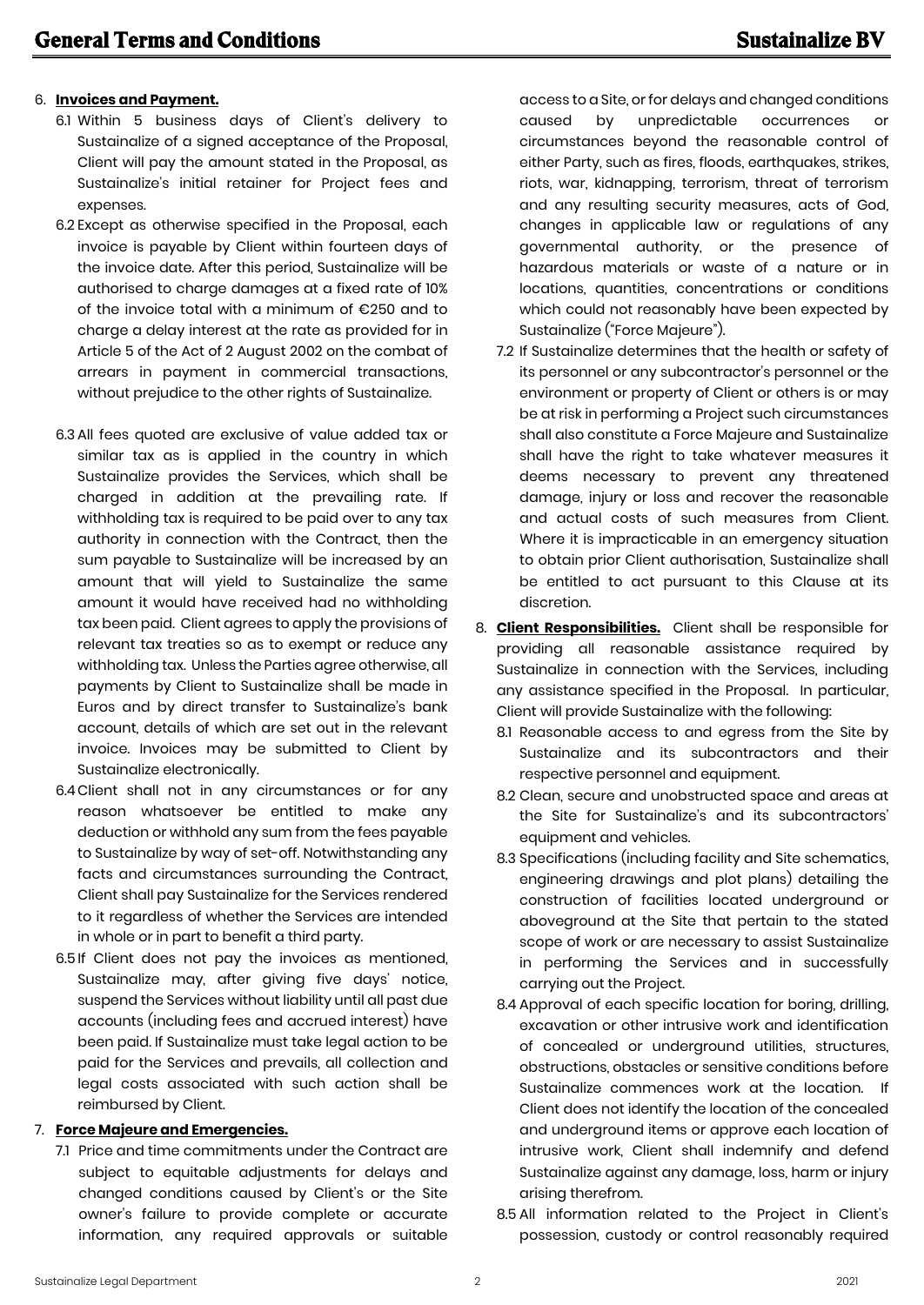by Sustainalize. Sustainalize has the right to rely, without independent investigation or inquiry, on the accuracy and completeness of any information provided by, on behalf of or at the request of Client or any governmental authority to Sustainalize or anyone providing services for Sustainalize relating to the Services. Client agrees to review all Proposals, designs, schematics, drawings, specifications, reports and other required Project deliverables prepared by Sustainalize for Client for the accuracy and completeness of factual information provided by or on behalf of Client for inclusion therein and to make available to Sustainalize any further information within Client's possession that may affect the accuracy or completeness of Sustainalize's report.

- 8.6If the Services involve electronic data files that are maintained by or for Client, Client shall be responsible for maintaining backup copies of all such files.
- 8.7 It is a condition on which Sustainalize undertakes to provide the Services that Client will not, without Sustainalize's prior consent in writing, offer to employ or employ any Sustainalize employee who is engaged in the performance of the Services, during the period of employment or during a period of one year after the employee has ceased being employed by Sustainalize. If the Client breaches this provision, Sustainalize will be entitled to claim damages at a fixed minimal amount of  $\epsilon$  75.000, not excluding the right or Sustainalize to proof and claim additional damages.
- 9. **Insurance.** Sustainalize shall maintain insurance policies covering the consequences of its legal liability in the course of performing the Services, in compliance with the provisions of these Conditions.

## 10. **Limitation of Liability.**

- 10.1 To the extent permissible under applicable law, in no event shall Client and its Affiliates or Sustainalize and its Affiliates, be liable to the other or anyone claiming by, through or under them (including insurers) for any lost, delayed, or diminished profits, revenues, production, business, use or opportunities, or any incidental, special, indirect, or economic losses, wasted costs, diminution of value or consequential damages, of any kind or nature whatsoever, however caused.
- 10.2 To the extent permissible under applicable law, in no event shall Sustainalize and its Affiliates, be liable (whether under contract or in negligence or under any other law) to Client and its Affiliates and anyone claiming by, through or under them (including insurers) for any amount in excess of the amounts that Sustainalize invoiced to the Client regarding the involved project and that were paid. In the case of long-term projects, the liability of Sustainalize is limited to the amounts that the Client has effectively

paid to Sustainalize during the year preceding the claim or preceding the finishing of the Project.

- 10.3 In all cases and irrespective of the total amounts mentioned under Clause 10.2, the liability of Sustainalize is limited to an amount of 100.000 EUR.
- 10.4 Sustainalize will only be liable for damages incurred by the Client during the first year after the termination of the contract. Late claims are inadmissible.
- 10.5 The obligations of Sustainalize within the framework of this Contract and in the performance of the Services are best endeavour obligations.
- 10.6 Other than pursuant to Clause 4, no representation, warranty, condition or other term express or implied as to the quality or nature of the Services is given or accepted by Sustainalize, and all such representations, warranties, conditions and other terms are excluded to the fullest extent permitted by law. If the Services include (i) estimating the cost or potential cost of remediation; (ii) estimating the cost of compliance; or (iii) assessing the type, concentration, nature or quantity of any substance, waste or condition at, on or in a Site or structure, based on information provided by Client or a third party or on representative sampling or inspection of any Site or structure conducted by Sustainalize, Sustainalize will prepare such estimate or assessment based upon its experience and, in some instances, the application of a method for estimating or assessing conditions based on representative or random sampling or inspection. Due to the nature of such Services, including, without limitation, the potential for the estimate or assessment to be based on incomplete or inaccurate information or anomalous samples, Sustainalize does not warrant or guarantee the accuracy of any such estimate or assessment.
- 10.7 Client agrees that Sustainalize and its Affiliates shall not be liable to Client and its Affiliates or any third party for the creation or existence of any type of hazardous or toxic waste, material, chemical, compound or substance, or any other type of environmental hazard, contamination or pollution, whether latent or patent, or the release thereof or the breach of any law or regulation relating thereto, existing at the Site prior to commencement of the performance of the Services ("Pre-Existing Condition"), and Client shall indemnify and hold harmless Sustainalize and its Affiliates from any and all damages sustained by them in connection with any Pre-Existing Condition except to the extent any such Pre-Existing Condition is exacerbated by the negligence or wilful misconduct of Sustainalize or its Affiliates.
- 10.8 The provisions of this Clause 10 shall: (i) apply irrespective of whether liability of Sustainalize or Client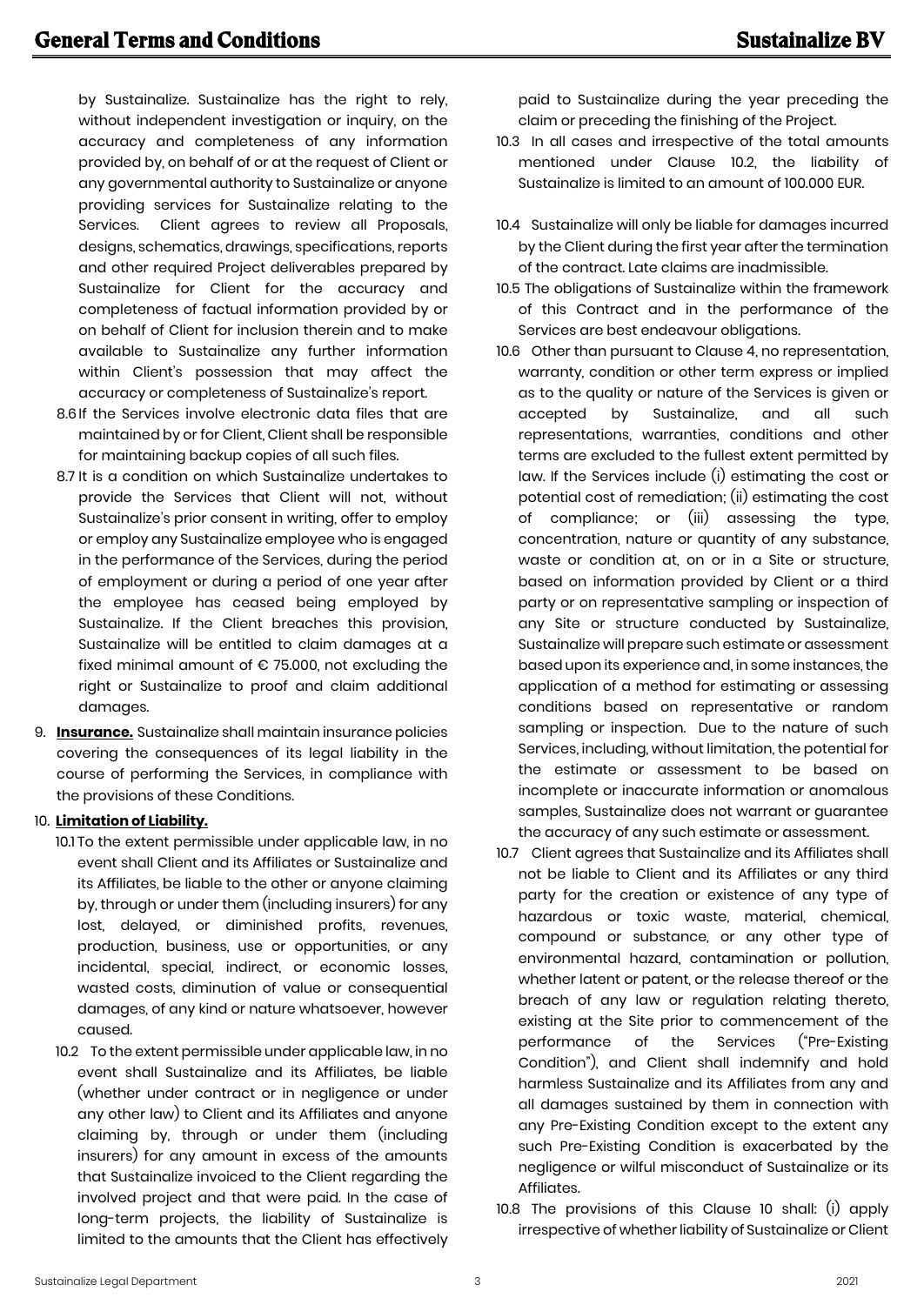or their Affiliates is claimed, or found to be based in contract (including breach of warranty or contract), tort (including negligence or negligent misrepresentation), strict liability, or otherwise; and (ii) survive the completion of the Services or the expiration, cancellation, or termination of this Contract.

- 10.9 Client acknowledges and agrees that the limits on Sustainalize's and its Affiliate's liability in this Clause 10 are agreed by reference to the Price, the financial resources of Sustainalize, the nature and extent of the Services and the availability of professional indemnity insurance on reasonable commercial terms. Accordingly, Client acknowledges and agrees that the provisions of this Clause 10 satisfy any requirement of reasonableness under any law applicable to the Contract and any claims relating to or arising in connection with the Contract.
- 10.10 Notwithstanding the above provisions, nothing in the Conditions shall in any way be deemed to exclude or restrict either Party's liability for death or personal injury (for which no financial limit will apply) caused by that Party's negligence.
- 11. **Hazardous Material and Waste.** Client acknowledges that, where Sustainalize or its Affiliates or subcontractors keep, handle, transport or dispose of any hazardous material or waste in the course of providing the Services, they do so as agent for Client. Client shall be deemed to be the producer of and the person responsible under applicable law in respect of such hazardous materials or waste and shall execute all documents and do all such other things as may be necessary to ensure that Client is recognised by the relevant authorities as the producer and responsible person for these purposes. Where Sustainalize so requires, Client shall contract directly with the relevant persons involved in the keeping, transporting, handling or disposal of such hazardous materials or waste in relation to the provision of the Services. Client shall indemnify and hold harmless Sustainalize and its Affiliates in respect of any loss, damage, expense or claim by any person that directly or indirectly results from the handling, transport or disposal of hazardous material or waste in connection with the Services.
- 12. **Termination.** This Contract may be terminated in whole or in part in writing by either Party upon: (i) a breach by the other Party of a material obligation of such Party under the Contract; (ii) a Force Majeure event delaying the provision of the Services for sixty days or more; or (iii) in the event of a petition being presented or meeting convened for the purpose of winding-up the other Party, the other Party becoming the subject of an administration order or entering into liquidation (whether compulsorily or voluntarily) or the other Party compounding with its creditors generally or having an

administrator, receiver, or administrative receiver appointed over all or any part of its assets. Provided that, no such termination shall be effective unless the breaching Party is given: (i) not less than ten calendar days' written notice of intent to terminate; (ii) an opportunity for consultation with the terminating Party prior to the effective date of such termination; and (iii) a reasonable opportunity to cure any breach to the extent that such breach can be cured. The foregoing notwithstanding, if Client fails to pay any invoice within *2* business days of its due date, Sustainalize may terminate the Contract and stop work on any Project immediately upon dispatch of notice to Client. Client may terminate the Contract for Client's convenience upon two weeks prior written notice to Sustainalize. In the event of termination, Client shall pay, in accordance with the terms of Clause 6, all outstanding payments for the Services accrued up to the date of termination and reasonable costs incurred by Sustainalize as a result of such termination, including demobilisation costs. Sustainalize shall calculate a final invoice following the effective date of termination.

- 13. **Use of Name.** Client agrees that Sustainalize has authority to use Client's name as a client and to use a general description of the Project in any published materials or written or oral presentations, provided Sustainalize does not disclose any information which is confidential.
- 14. **Third Parties and Reliance.** Except for the Parties, any Affiliate of a Party that is specifically identified by name in the Contract, and any Sustainalize Affiliate that provides service relating to the Contract, no other person shall be entitled to: (i) enforce any term of the Contract; or (ii) rely on the Services or work product generated by or for Sustainalize pursuant to the Contract ("Sustainalize's Work Product"). Client agrees to indemnify and hold harmless Sustainalize and its Affiliates from and against any claims resulting from any act or omission by Client or its Affiliates resulting in a third party relying on Sustainalize's Work Product.
- 15. **Confidentiality.** All documents, information and advice provided to Sustainalize or its Affiliates in the course of the Services and all confidential information concerning Client or any of Client's activities or any Site shall be treated by Sustainalize as confidential and shall not be disclosed to any third party (other than Sustainalize's professional advisers and Affiliates on a need to know basis) unless: (i) Client gives its prior written consent; (ii) Sustainalize is required by law or by any governmental authority to make the disclosure; (iii) the document or information or advice enters the public domain other than through fault of Sustainalize; or (iv) the document or information was in Sustainalize's possession prior to the disclosure by Client. Notwithstanding the terms of any